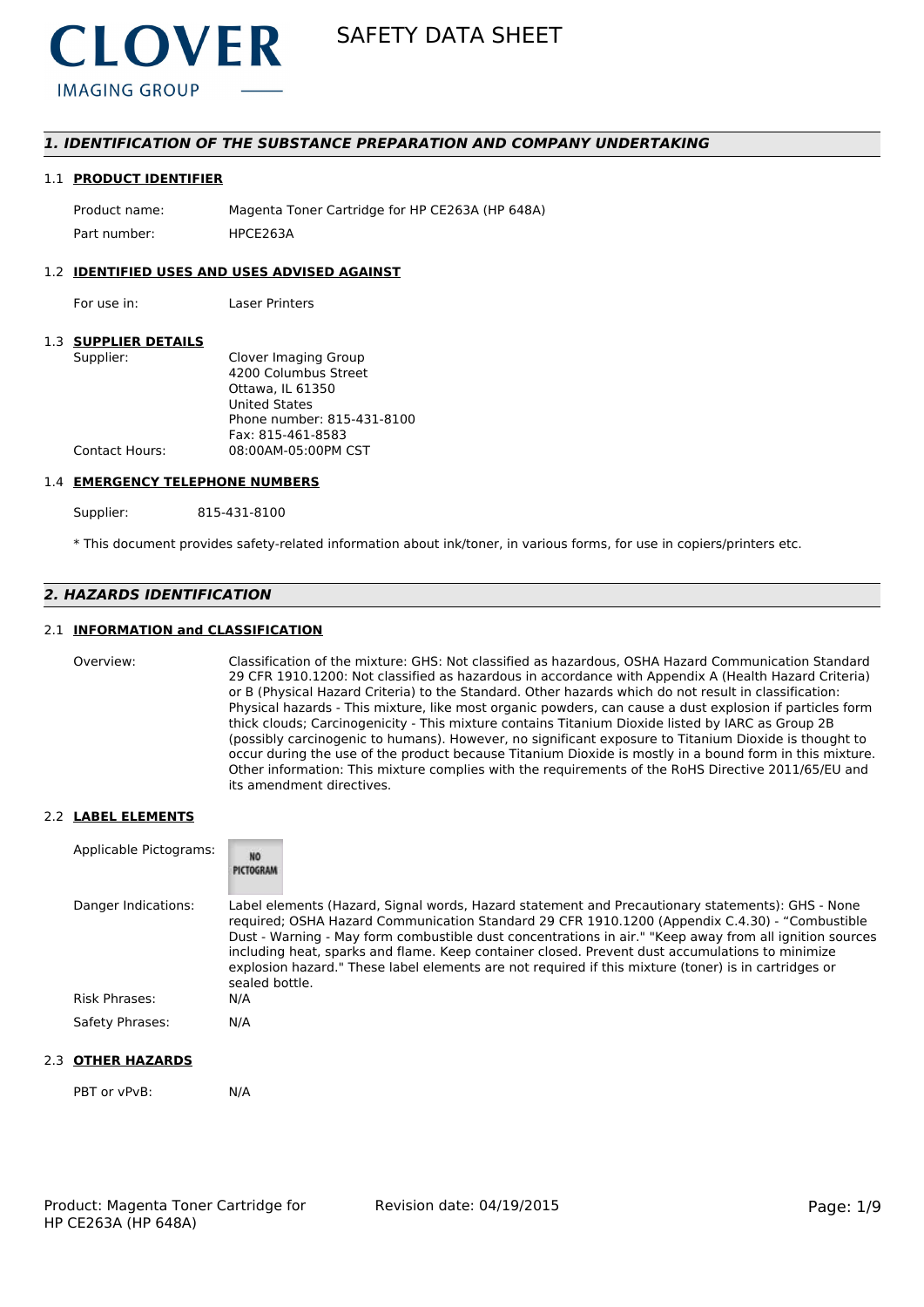

# *3. COMPOSITION / INFORMATION ON INGREDIENTS*

| Ingredients                   | <b>CAS number</b>   | Weight % | <b>OSHA</b><br><b>PEL</b> | <b>ACGIH</b><br><b>TLV</b> | Other                                                                                                                                                                                                                                                                                                                                                                                       |
|-------------------------------|---------------------|----------|---------------------------|----------------------------|---------------------------------------------------------------------------------------------------------------------------------------------------------------------------------------------------------------------------------------------------------------------------------------------------------------------------------------------------------------------------------------------|
| Styrene Acrylate<br>Copolymer | <b>TRADE SECRET</b> | 70-90    |                           |                            | TSCA listed/exempted: Yes                                                                                                                                                                                                                                                                                                                                                                   |
| Wax                           | <b>TRADE SECRET</b> | $5 - 15$ |                           |                            | TSCA listed/exempted: Yes                                                                                                                                                                                                                                                                                                                                                                   |
| Pigment                       | <b>TRADE SECRET</b> | $3-10$   |                           |                            | TSCA listed/exempted: Yes                                                                                                                                                                                                                                                                                                                                                                   |
| Amorphous Silica              | 7631-86-9           | $<$ 5    |                           |                            | TSCA listed/exempted: Yes                                                                                                                                                                                                                                                                                                                                                                   |
| Titanium Dioxide              | 13463-67-7          | <1       |                           |                            | TSCA listed/exempted: Yes. Refer<br>to Section 8 for information on<br>exposure limits and Section 11 for<br>toxicological information. All the<br>substances in this mixture are<br>listed or exempted in the inventory<br>of TSCA (USA), AICS (Australia),<br>DSL (Canada), IECSC (China),<br>EINECS/ELINCS (EU), ENCS (Japan),<br>KECI (Korea), PICCS (Philippines)<br>and ECN (Taiwan). |

The Full Text for all R-Phrases are Displayed in Section 16 **COMPOSITION COMMENTS**

The Data Shown is in accordance with the latest Directives.

This section provides composition information for the specified substance/mixture.

# *4. FIRST-AID MEASURES*

#### 4.1 **FIRST AID MEASURES**

### 4.1.1 **FIRST AID INSTRUCTIONS BY RELEVANT ROUTES OF EXPOSURE**

| Inhalation:   | Provide fresh air immediately. If symptoms occur, seek medical advice.                                                                                |
|---------------|-------------------------------------------------------------------------------------------------------------------------------------------------------|
| Eye contact:  | Do not rub eyes. Immediately rinse with plenty of clean running water until particles are washed<br>out. If irritation persists, seek medical advice. |
| Skin contact: | Wash out particles with plenty of water and soap. If irritation develops, seek medical advice.                                                        |
| Ingestion:    | Clean mouth out with water. Drink several glasses of water. If sickness develops, seek medical<br>advice.                                             |

#### 4.1.2 **ADDITIONAL FIRST AID INFORMATION**

Additional first aid information: N/A Immediate Medical Attention Required: Immediate medical attention may be required in the unlikely event of extreme inhalation, eye contact or unusual reaction due to physical idiosyncrasy of the person.

#### 4.2 **SYMPTOMS AND EFFECTS**

Acute Symptoms from Exposure: Eye contact: Irritation may occur by mechanical abrasion. Skin contact: Minimal skin irritation may occur. Inhalation: Slight irritation of respiratory tract may occur with exposure to large amount of toner dust. Ingestion: Ingestion is an unlikely route of entry under normal conditions of use. Delayed Symptoms from Exposure: N/A

#### 4.3 **IMMEDIATE SPECIAL TREATMENT OR EQUIPMENT REQUIRED**

N/A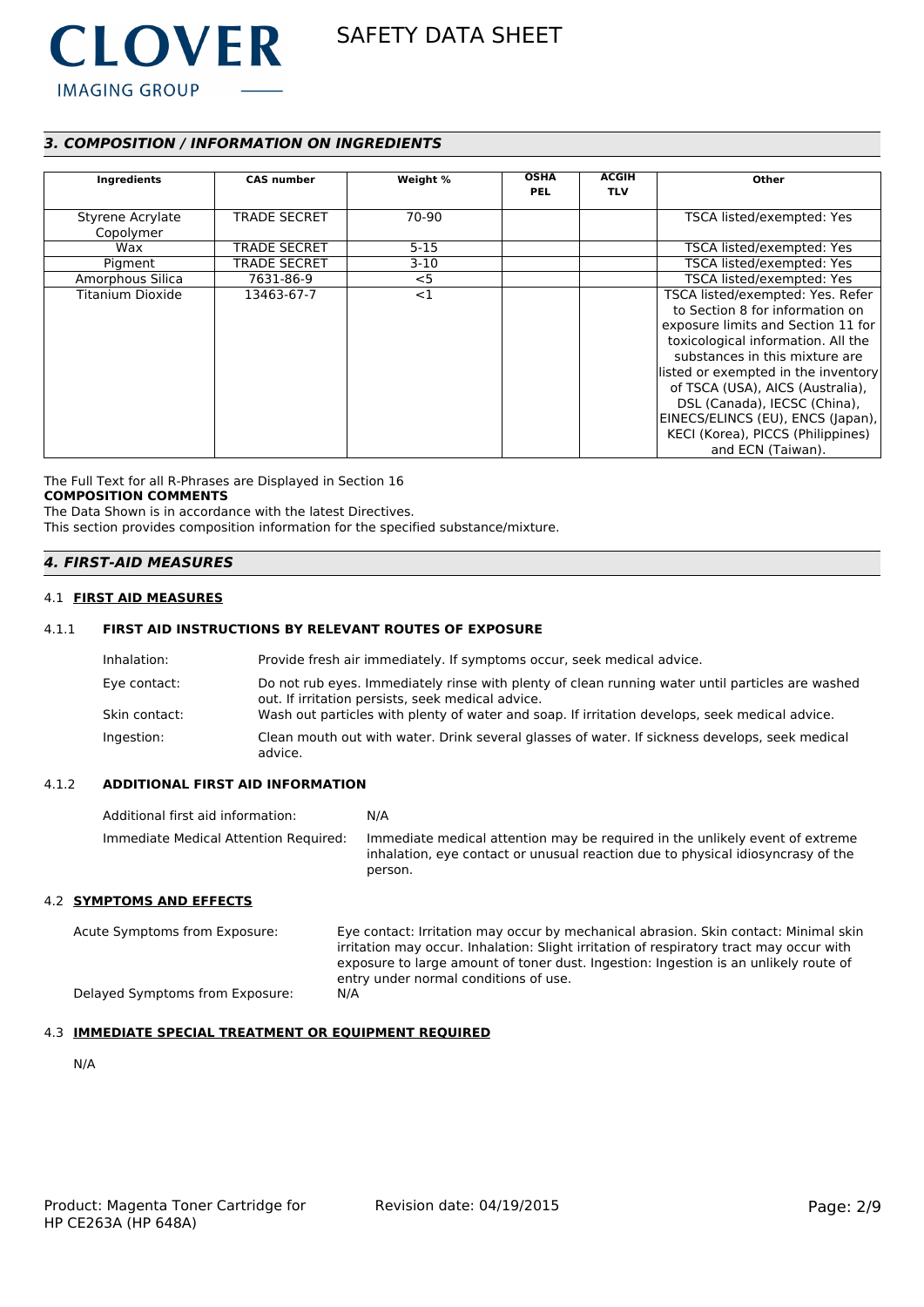

# *5. FIRE-FIGHTING MEASURES*

#### 5.1 **EXTINGUISHING MEDIA**

| Recommended Extinguishing Media:    | Water, foam, dry chemical |
|-------------------------------------|---------------------------|
| Extinguishing Media Not to be Used: | None known.               |

#### 5.2 **SPECIAL HAZARD**

Unusual Fire/Explosion Hazards: Toner, like most organic powders, is capable of creating a dust explosion when particles form thick clouds in the presence of an ignition source. Carbon monoxide and carbon dioxide are hazardous resulting gases.

Extinguishing Media Not to be Used: N/A

#### 5.3 **ADVICE FOR FIRE FIGHTERS**

Avoid inhalation of smoke. Wear protective clothing and wear self-contained breathing apparatus

#### *6. ACCIDENTAL RELEASE MEASURES*

#### 6.1 **PERSONAL PRECAUTIONS, PROTECTIVE EQUIPMENT AND EMERGENCY PROCEDURES**

#### 6.1.1 **PRECAUTIONS FOR NON-EMERGENCY PERSONNEL**

Avoid dispersal of dust in the air. (Do not clear dust surfaces with compressed air.). Do not breathe dust.

#### 6.1.2 **ADDITIONAL FIRST AID INFORMATION**

N/A

#### 6.1.3 **PERSONAL PROTECTION**

Wear personal protective equipment as described in Section 8.

#### 6.2 **ENVIRONMENTAL PRECAUTIONS**

Regulatory Information: Keep product out of sewers and watercourses.

#### 6.3 **METHODS AND MATERIAL FOR CONTAINMENT AND CLEANUP**

Spill or Leak Cleanup Procedures: Eliminate sources of ignition including sparks and flammables. Non-sparking tools should be used. Shelter the released material (powder) from wind to avoid dust formation and scattering. Vacuum or sweep the material into a sealed container. If a vacuum cleaner is used, it must be dust explosion-proof. Dispose of the material in accordance with Federal/state/local requirements.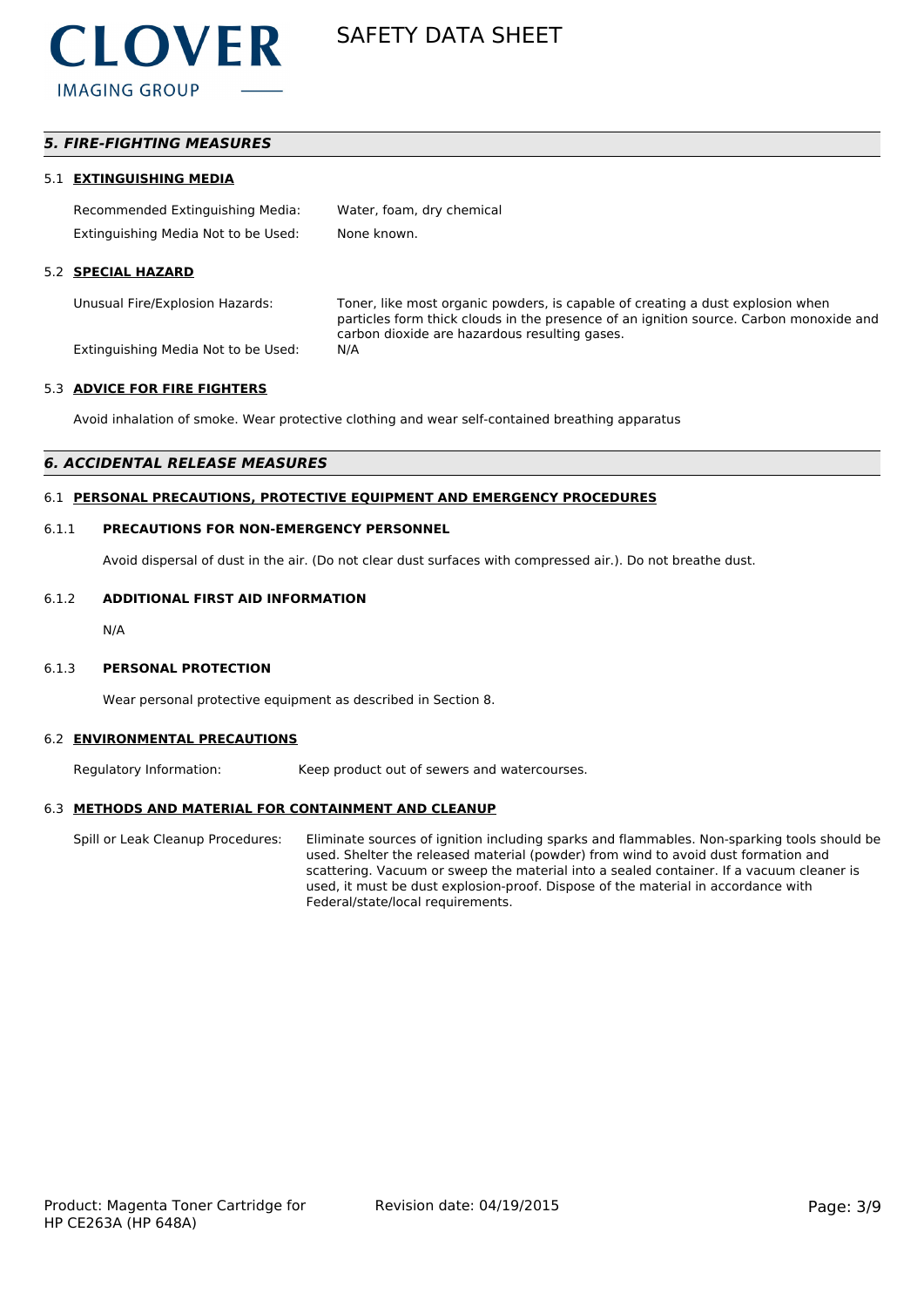# *7. HANDLING AND STORAGE*

#### 7.1 **PRECAUTIONS FOR SAFE HANDLING**

Recommendations for Handling: No special precautions when used as intended. Keep containers closed. If toner, avoid creating dust. Keep away from ignition sources. Advice on General Hygiene: Never eat, drink or smoke in work areas. Practice good personal hygiene after using this material, especially before eating, drinking, smoking, using the restroom, or applying cosmetics.

#### 7.2 **CONDITIONS FOR SAFE STORAGE**

Avoid high temperatures, >100°F/32°C

#### 7.3 **SPECIFIC END USES**

Printing devices

#### *8. EXPOSURE CONTROLS/PERSONAL PROTECTION*

#### 8.1 **CONTROL PARAMETERS**

The best protection is to enclose operations and/or provide local exhaust ventilation at the site of chemical release in order to maintain airborne concentrations of the product below OSHA PELs (See Section 3). Local exhaust ventilation is preferred because it prevents contaminant dispersion into the work area by controlling it at its source.

#### 8.2 **EXPOSURE CONTROLS**

#### **Respiratory protection:**

IMPROPER USE OF RESPIRATORS IS DANGEROUS. Seek professional advice prior to respirator selection and use. Follow OSHA respirator regulations (29 CFR 1910.134 and 1910.137) and, if necessary, wear a NIOSH approved respirator. Select respirator based on its suitability to provide adequate worker protection for given work conditions, levels of airborne contamination, and sufficient levels of oxygen.

#### **Eye/Face Protection:**

Contact lenses are not eye protective devices. Appropriate eye protection must be worn instead of, or in conjunction with contact lenses.

#### **Hand/Skin Protection:**

For emergency or non-routine operations (cleaning spills, reactor vessels, or storage tanks), wear an SCBA. WARNING! Air purifying respirators do not protect worker in oxygen deficient atmospheres.

#### **Additional Protection:**

N/A

#### **Protective Clothing and Equipment:**

Wear chemically protective gloves, boots, aprons, and gauntlets to prevent prolonged or repeated skin contact. Wear splashproof chemical goggles and face shield when working with liquid, unless full face piece respiratory protection is worn.

#### **Safety Stations:**

Make emergency eyewash stations, safety/quick-drench showers, and washing facilities available in work area.

#### **Contaminated Equipment:**

Separate contaminated work clothes from street clothes. Launder before reuse. Remove material from your shoes and clean personal protective equipment. Never take home contaminated clothing.

#### **Comments:**

Never eat, drink or smoke in work areas. Practice good personal hygiene after using this material, especially before eating, drinking, smoking, using the restroom, or applying cosmetics.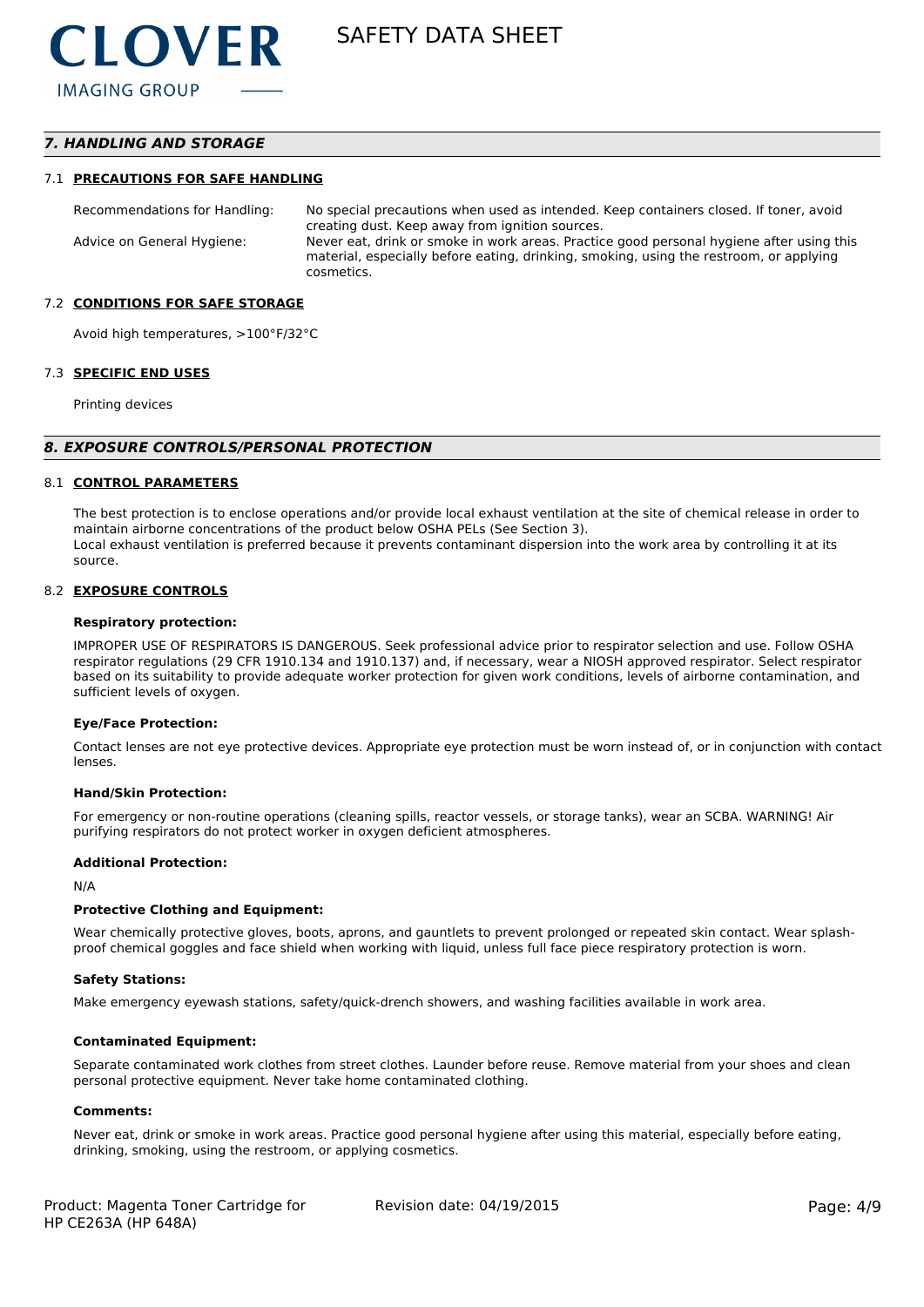# *9. PHYSICAL AND CHEMICAL PROPERTIES*

# 9.1 **DETAIL INFORMATION**

| Physical state:            | APPEARANCE: Fine magenta powder |
|----------------------------|---------------------------------|
| Color:                     | Magenta                         |
| Odor:                      | None or slight plastic odor     |
| Odor threshold:            | N/A                             |
|                            |                                 |
| Boiling point:             | N/A                             |
| Melting point:             | N/A                             |
| Flash point:               | N/A                             |
| <b>Explosion limits:</b>   | N/A                             |
| Relative density:          | $1.0 - 1.5$                     |
| Auto-ignition temperature: | N/A                             |
|                            |                                 |

#### 9.2 **OTHER INFORMATION**

SOLUBILITY: Negligible in water. Partially soluble in some organic solvents such as Toluene and Tetrahydrofuran.

# *10. CHEMICAL STABILITY AND REACTIVITY*

### 10.1 **Reactivity:**

| <b>Reactivity Hazards:</b><br>Data on Mixture Substances: | None<br>None                                                                                                   |
|-----------------------------------------------------------|----------------------------------------------------------------------------------------------------------------|
| 10.2 Chemical Stability:                                  | The product is stable. Under normal conditions of storage and use, hazardous<br>polymerization will not occur. |
| 10.3 Hazardous Polymerization:                            | Stable under conditions of normal use.                                                                         |
| 10.4 Conditions to Avoid:                                 | Keep away from heat, flame, sparks and other ignition sources.                                                 |
| 10.5 Incompatible Materials:                              | Strong oxidizing materials                                                                                     |
| 10.6 Hazardous Decomposition:                             | Will not occur.                                                                                                |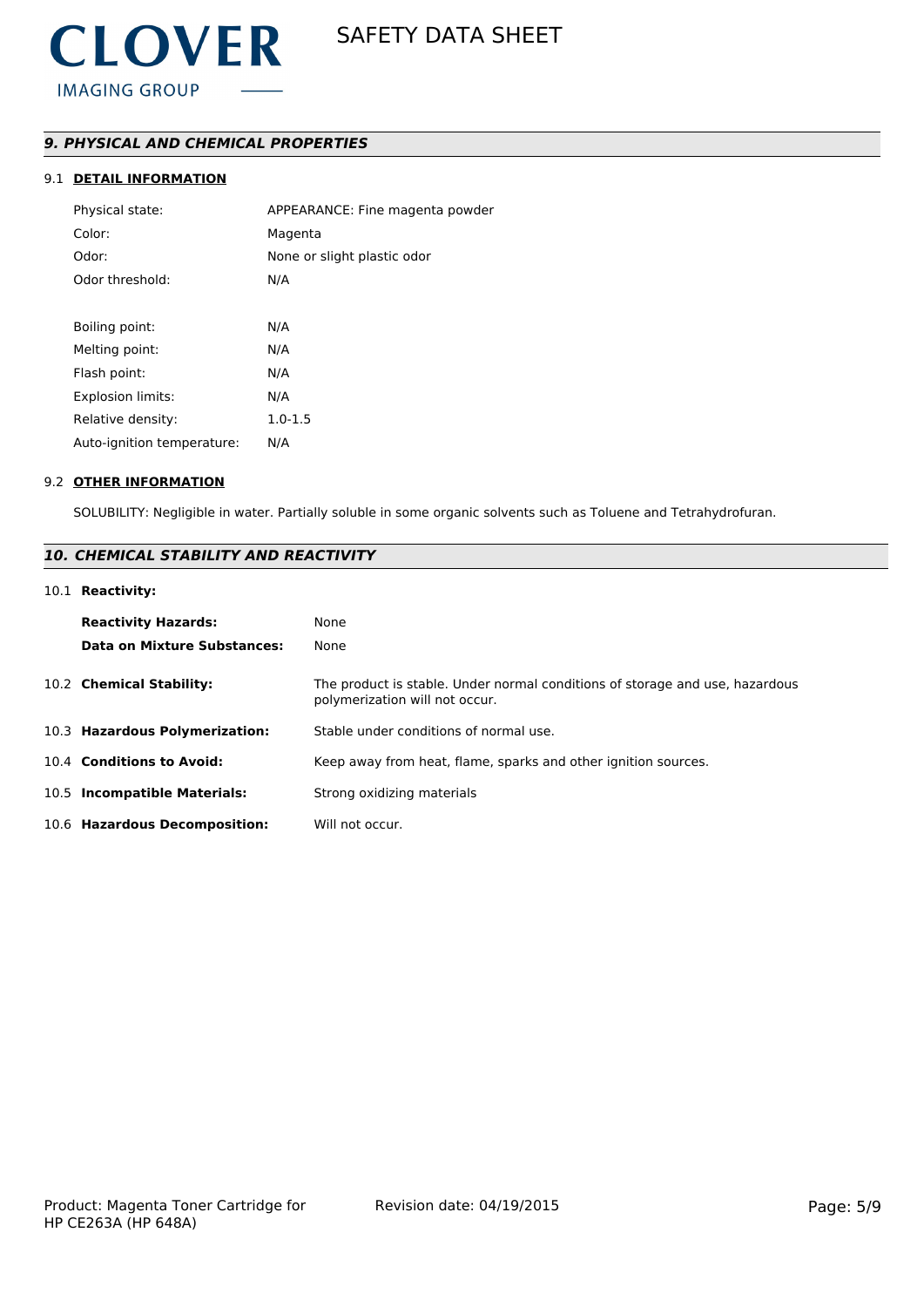

# *11. INFORMATION ON TOXICOLOGICAL EFFECT*

| <b>Mixtures:</b>                   | According to our test results of this or similar mixture, and the information provided by the<br>suppliers about the substances contained in this mixture, seriously damaging effect is not<br>expected when this mixture is treated in accordance with standard industrial practices and<br>Federal/state/local requirements. Refer to Section 2 for potential health effects and Section 4 for<br>first aid measures.                                                                                                                                                                                                                                           |
|------------------------------------|-------------------------------------------------------------------------------------------------------------------------------------------------------------------------------------------------------------------------------------------------------------------------------------------------------------------------------------------------------------------------------------------------------------------------------------------------------------------------------------------------------------------------------------------------------------------------------------------------------------------------------------------------------------------|
| <b>Acute Toxicity:</b>             | Oral: LD50 rat > 5,000 mg/kg (OECD 425) (a similar product)                                                                                                                                                                                                                                                                                                                                                                                                                                                                                                                                                                                                       |
| <b>Skin Corrosion/Irritation:</b>  | N/A                                                                                                                                                                                                                                                                                                                                                                                                                                                                                                                                                                                                                                                               |
| <b>Serious Eye Damage:</b>         | N/A                                                                                                                                                                                                                                                                                                                                                                                                                                                                                                                                                                                                                                                               |
| Inhalation:                        | N/A                                                                                                                                                                                                                                                                                                                                                                                                                                                                                                                                                                                                                                                               |
| <b>Sensitization:</b>              | Respiratory Sensitization: No test data available. None of the substances in this mixture is<br>classified as a respiratory sensitizer.                                                                                                                                                                                                                                                                                                                                                                                                                                                                                                                           |
| <b>Mutagenicity:</b>               | Ames test (Salmonella typhimurium, Escherichia coli) negative. (a similar product)                                                                                                                                                                                                                                                                                                                                                                                                                                                                                                                                                                                |
| <b>Carcinogenicity:</b>            | No test data available. Titanium Dioxide is listed by IARC as Group 2B (possibly carcinogenic to<br>humans); however, inhalation tests of Titanium Dioxide by Muhle et al. (Reference 2 - Test Data)<br>showed no significant carcinogenicity. Moreover, IARC monograph vol. 93 states that exposure<br>levels are assumed to be lower in the user industries, with the possible exception of workers who<br>handle large quantities of Titanium Dioxide. Titanium Dioxide in this mixture is within a small<br>quantity and mostly in a bound form. Therefore, no significant exposure to Titanium Dioxide is<br>thought to occur during the use of the product. |
| <b>Reproductive Toxicity:</b>      | No test data available. None of the substances in this mixture is classified for reproductive toxicity.                                                                                                                                                                                                                                                                                                                                                                                                                                                                                                                                                           |
| <b>STOT - Single Exposure:</b>     | N/A                                                                                                                                                                                                                                                                                                                                                                                                                                                                                                                                                                                                                                                               |
| <b>STOT - Multiple Exposure:</b>   | No test data available. Inhalation tests of a toner for two years showed no significant                                                                                                                                                                                                                                                                                                                                                                                                                                                                                                                                                                           |
|                                    | carcinogenicity. (Reference 1 - Test Data) In rats, chronic exposure to toner concentrations 4                                                                                                                                                                                                                                                                                                                                                                                                                                                                                                                                                                    |
|                                    | mg/m3 and over lead to an accumulation of particles in the lung as well as to persistent                                                                                                                                                                                                                                                                                                                                                                                                                                                                                                                                                                          |
|                                    | inflammatory processes and slight to moderate fibrotic changes in the lungs of rats. In hamsters,                                                                                                                                                                                                                                                                                                                                                                                                                                                                                                                                                                 |
|                                    | these effects were only observed at significantly higher concentrations ( $>$ 20 mg/m3). The particle                                                                                                                                                                                                                                                                                                                                                                                                                                                                                                                                                             |
|                                    | accumulation in the lung tissue of the experimental animals is attributed to a damage and                                                                                                                                                                                                                                                                                                                                                                                                                                                                                                                                                                         |
|                                    | overload of the lung clearance mechanisms and is called "lung overloading". This is not an effect                                                                                                                                                                                                                                                                                                                                                                                                                                                                                                                                                                 |
|                                    | specific to toner dust but is generally observed when high concentrations of other, slightly soluble                                                                                                                                                                                                                                                                                                                                                                                                                                                                                                                                                              |
|                                    | dusts are inhaled. The lowest-observable-effect-level (LOEL) was 4 mg/m3 and the no-observable-<br>effect-level (NOEL) was 1 mg/m3 in rats. The NOEL was greater than 6 mg/m3 in hamsters.                                                                                                                                                                                                                                                                                                                                                                                                                                                                        |
|                                    | (Reference 2 - Test Data) Toner concentration under the normal use of this product is estimated to                                                                                                                                                                                                                                                                                                                                                                                                                                                                                                                                                                |
|                                    | be less than 1 mg/m3.                                                                                                                                                                                                                                                                                                                                                                                                                                                                                                                                                                                                                                             |
| Ingestion:                         | N/A                                                                                                                                                                                                                                                                                                                                                                                                                                                                                                                                                                                                                                                               |
| <b>Hazard Class Information:</b>   | N/A                                                                                                                                                                                                                                                                                                                                                                                                                                                                                                                                                                                                                                                               |
| <b>Mixture on Market Data:</b>     | N/A                                                                                                                                                                                                                                                                                                                                                                                                                                                                                                                                                                                                                                                               |
| Symptoms:                          | N/A                                                                                                                                                                                                                                                                                                                                                                                                                                                                                                                                                                                                                                                               |
| Delayed/Immediate Effects: N/A     |                                                                                                                                                                                                                                                                                                                                                                                                                                                                                                                                                                                                                                                                   |
| <b>Test Data on Mixture:</b>       | (Reference 1) "Negative Effect of Long-term Inhalation of Toner on Formation of                                                                                                                                                                                                                                                                                                                                                                                                                                                                                                                                                                                   |
|                                    | 8-Hydroxydeoxyguanosine in DNA in the Lungs of Rats in Vivo", Yasuo Morimoto, et. Al., Inhalation                                                                                                                                                                                                                                                                                                                                                                                                                                                                                                                                                                 |
|                                    | Toxicology, Vol. 17 (13) p.749-753 (2005). (Reference 2) Studies by Muhle, Bellmann,                                                                                                                                                                                                                                                                                                                                                                                                                                                                                                                                                                              |
|                                    | Creutzenberg et al. "Lung clearance and retention of toner, utilizing a tracer technique during                                                                                                                                                                                                                                                                                                                                                                                                                                                                                                                                                                   |
|                                    | chronic inhalation exposure in rats." Fundam. Appl. Toxicol 17 (1991) p.300-313. "Lung clearance                                                                                                                                                                                                                                                                                                                                                                                                                                                                                                                                                                  |
|                                    | and retention of toner, TiO2, and crystalline Silica, utilizing a tracer technique during chronic                                                                                                                                                                                                                                                                                                                                                                                                                                                                                                                                                                 |
|                                    | inhalation exposure in Syrian golden hamsters." Inhal. Toxicol. 10 (1998) p.731-751. "Subchronic                                                                                                                                                                                                                                                                                                                                                                                                                                                                                                                                                                  |
|                                    | inhalation study of toner in rats." Inhal. Toxicol. 2 (1990) p.341-360. "Pulmonary response to toner                                                                                                                                                                                                                                                                                                                                                                                                                                                                                                                                                              |
|                                    | upon chronic inhalation exposure in rats." Fundam. Appl. Toxicol. 17 (1991) p.280-299.                                                                                                                                                                                                                                                                                                                                                                                                                                                                                                                                                                            |
|                                    | "Pulmonary response to toner, TiO2 and crystalline Silica upon chronic inhalation exposure in                                                                                                                                                                                                                                                                                                                                                                                                                                                                                                                                                                     |
|                                    | Syrian golden hamsters." Inhal. Toxicol. 10 (1998) p.699-729.                                                                                                                                                                                                                                                                                                                                                                                                                                                                                                                                                                                                     |
| <b>Not Meeting Classification:</b> | N/A                                                                                                                                                                                                                                                                                                                                                                                                                                                                                                                                                                                                                                                               |
| <b>Routes of Exposure:</b>         | N/A                                                                                                                                                                                                                                                                                                                                                                                                                                                                                                                                                                                                                                                               |
| <b>Interactive Effects:</b>        | N/A                                                                                                                                                                                                                                                                                                                                                                                                                                                                                                                                                                                                                                                               |
| <b>Absence of Specific Data:</b>   | N/A                                                                                                                                                                                                                                                                                                                                                                                                                                                                                                                                                                                                                                                               |
| Mixture vs Substance Data: N/A     |                                                                                                                                                                                                                                                                                                                                                                                                                                                                                                                                                                                                                                                                   |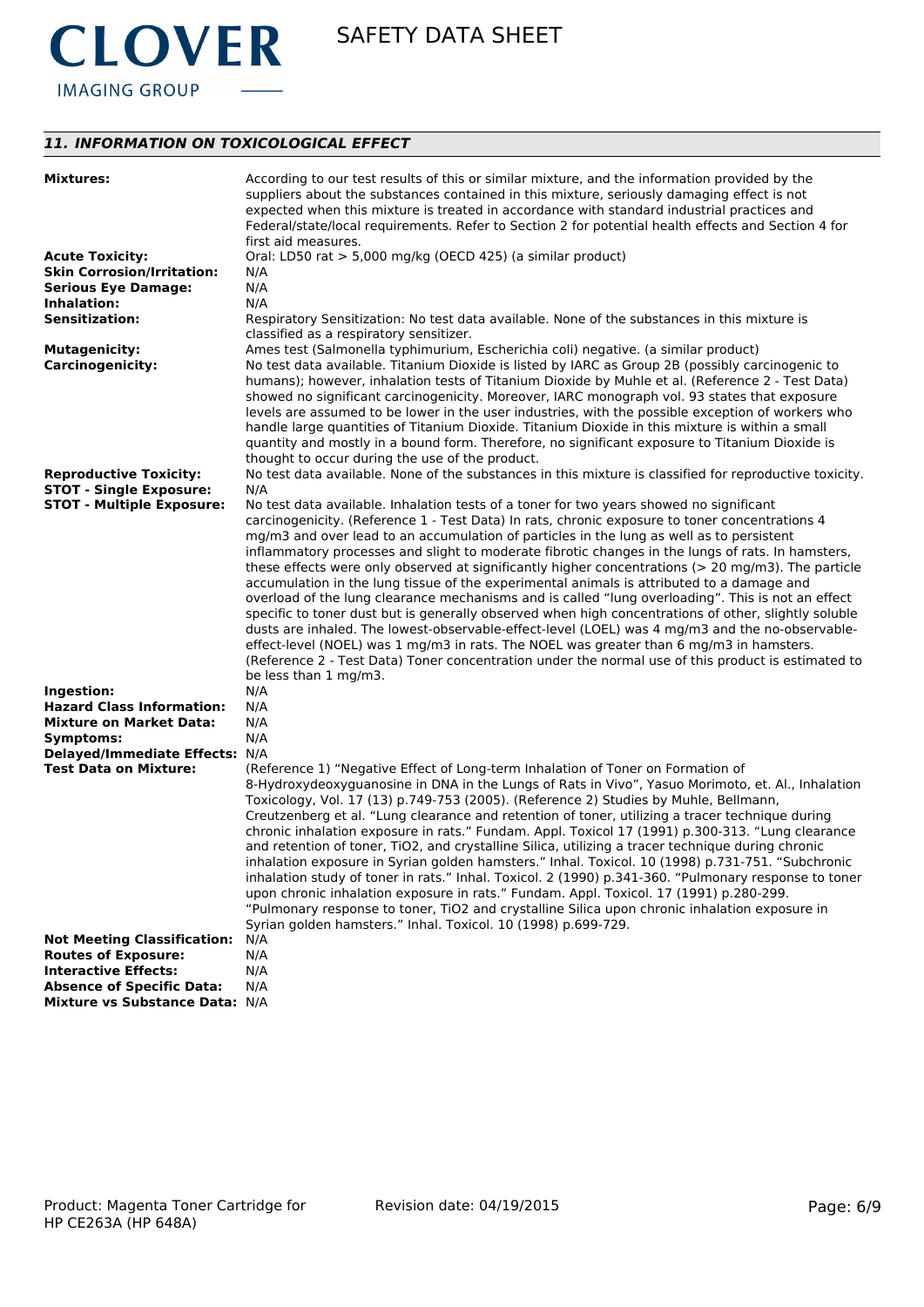

#### *12. ECOLOGICAL INFORMATION*

| 12.1 <b>Eco toxicity:</b>           | According to the information provided by the suppliers about the substances contained in this<br>mixture, this mixture is not expected to be harmful to ecology. |
|-------------------------------------|------------------------------------------------------------------------------------------------------------------------------------------------------------------|
| 12.2 Degradability:                 | N/A                                                                                                                                                              |
| 12.3 Bioaccumulation Potential: N/A |                                                                                                                                                                  |
| 12.4 Mobility in Soil:              | N/A                                                                                                                                                              |
| 12.5 PBT & vPvB Assessment:         | N/A                                                                                                                                                              |
| 12.6 Other Adverse Effects:         | None known.                                                                                                                                                      |

# *13. DISPOSAL CONSIDERATIONS*

#### **Disposal Information:**

 Dispose of product in accordance with local authority regulations. Empty container retains product residue.

#### **Physical/Chemical Properties that affect Treatment:**

Symbol: This product is not classified as dangerous

Risk Phrases: This product is not classified according to the federal, state and local environmental regulations.

#### **Waste Treatment Information:**

If toner, do not shred toner cartridge, unless dust-explosion prevention measures are taken. Finely dispersed particles may form explosive mixtures in air. Dispose of in compliance with federal, state, and local regulations.

## **Personal Protection Required:**

N/A

| <b>14. TRANSPORT INFORMATION</b> |                                                                                                                                             |  |
|----------------------------------|---------------------------------------------------------------------------------------------------------------------------------------------|--|
| 14.1 <b>ID Number:</b>           | None. Not a regulated material under the United States DOT, IMDG, ADR, RID, or ICAO/IATA.                                                   |  |
| 14.2 Shipping Name:              | None. Not a regulated material under the United States DOT, IMDG, ADR, RID, or ICAO/IATA.                                                   |  |
| 14.3 Hazard Class:               | None. Not a regulated material under the United States DOT, IMDG, ADR, RID, or ICAO/IATA.                                                   |  |
| 14.4 Packing Group:              | N/A                                                                                                                                         |  |
| 14.5 Environmental Hazards:      | Not a marine pollutant according to the IMDG Code. Not environmentally hazardous according<br>to the UN Model Regulations, ADR, RID or ADN. |  |
| 14.6 User Precautions:           | Do not open or break a container during transportation unless absolutely needed.                                                            |  |
| 14.7 Bulk Transport:             | N/A                                                                                                                                         |  |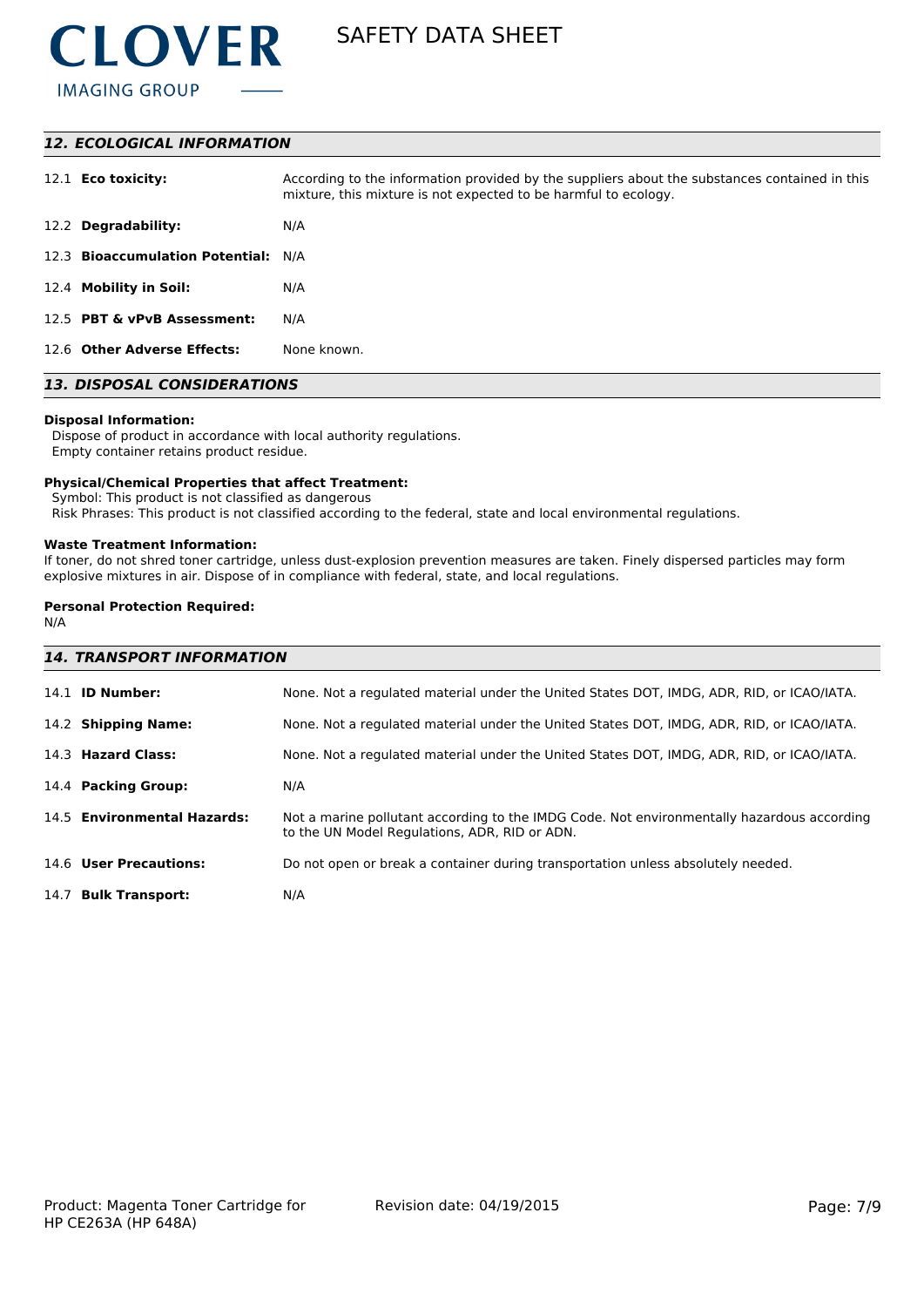

### *15. REGULATORY INFORMATION*

15.1 **Regulatory Information:** TSCA: All the substances in this mixture are listed or exempted in accordance with TSCA.

**EPA Regulatory Information:** N/A

**CERCLA Reportable Quantity:** Not applicable to this mixture.

#### 15.2 **Superfund Information:**

**Hazard Categories:**

**Immediate:** N/A

**Delayed:** N/A

**Fire:** N/A

**Pressure:** N/A

**Reactivity:** N/A

**Section 302 - Extremely Hazardous:** Not applicable to this mixture.

**Section 311 - Hazardous:** Immediate health hazard: No (All the ingredients of this product are bound within the mixture.) Chronic health hazard: No (All the ingredients of this product are bound within the mixture.) Sudden release of pressure hazard: No. Reactive hazard: No.

| 15.3 State Regulations:            | California Proposition 65 (Safe Drinking Water and Toxic Enforcement Act of 1986): This<br>product is in compliance with the regulation as all ingredients are bound within the<br>mixture.   |
|------------------------------------|-----------------------------------------------------------------------------------------------------------------------------------------------------------------------------------------------|
| 15.4 Other Regulatory Information: | This mixture complies with the requirements of the RoHS Directive 2011/65/EU and its<br>amendment directives. Please refer to any other Federal/state/local measures that may be<br>relevant. |
| <b>16. OTHER INFORMATION</b>       |                                                                                                                                                                                               |
| <b>General Comments:</b>           | This information is based on our current knowledge. It should not therefore be construed as                                                                                                   |

guaranteeing specific properties of the products as described or their suitability for a particular application

**Creation Date of this SDS:** 07/21/2020